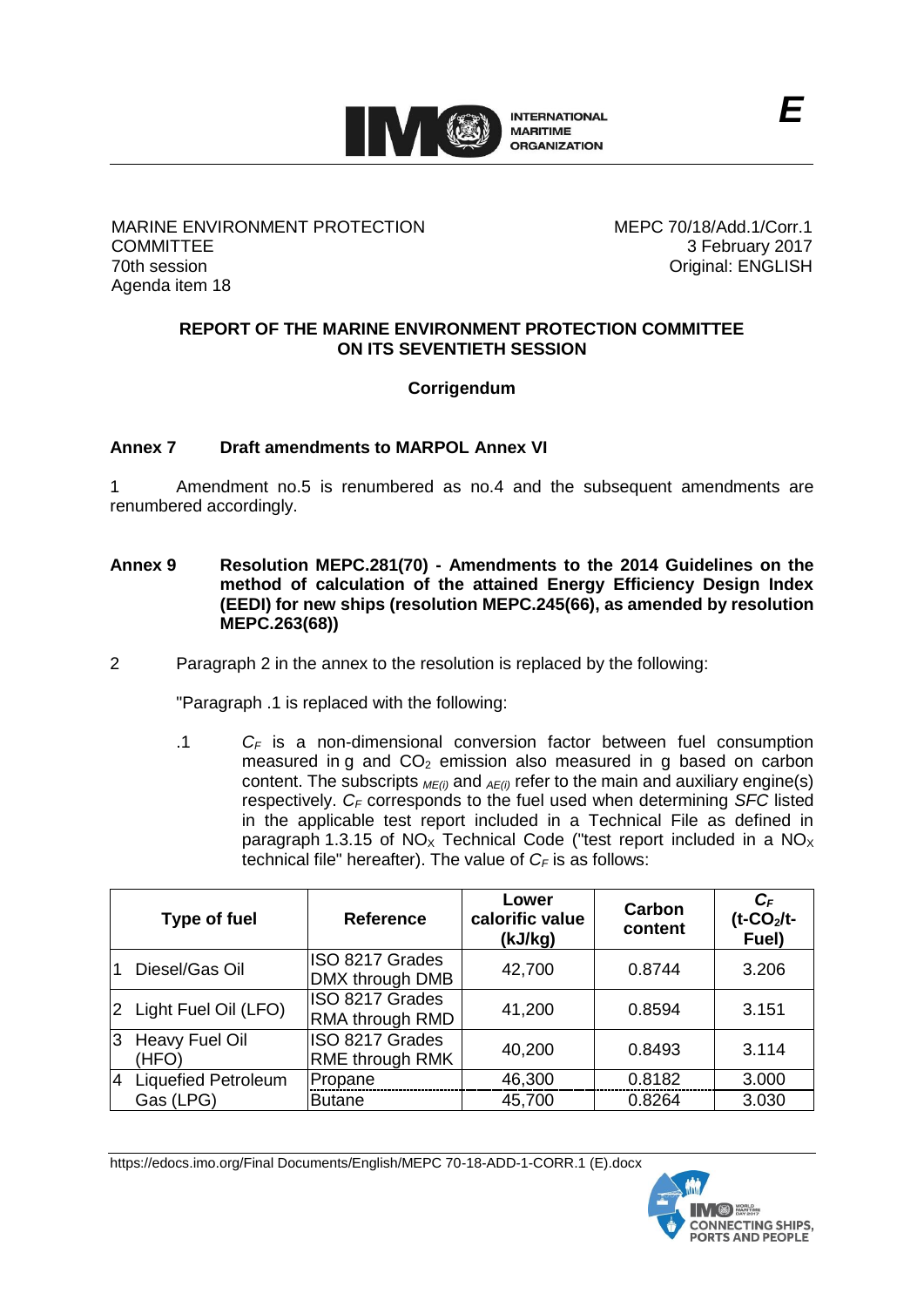|    | <b>Liquefied Natural</b><br>Gas (LNG) | 48,000 | 0.7500 | 2.750 |
|----|---------------------------------------|--------|--------|-------|
| 16 | Methanol                              | 19,900 | 0.3750 | 1.375 |
|    | Ethanol                               | 26,800 | 0.5217 | 1.913 |

In case of a ship equipped with a dual-fuel main or auxiliary engine, the *CF*-factor for gas fuel and the *CF*-factor for fuel oil should apply and be multiplied with the specific fuel oil consumption of each fuel at the relevant EEDI load point. Meanwhile, gas fuel should be identified whether it is regarded as the "primary fuel" in accordance with the formula below:

$$
f_{DFgas} = \frac{\sum_{i=1}^{ntotal} P_{total(i)}}{\sum_{i=1}^{n gas fuel}} \times \frac{V_{gas} \times \rho_{gas} \times LCV_{gas} \times K_{gas}}{\left(\sum_{i=1}^{n Liquid} V_{liquid(i)} \times \rho_{liquid(i)} \times LCV_{liquid(i)} \times K_{liquid(i)}}\right) + V_{gas} \times \rho_{gas} \times LCV_{gas} \times K_{gas}}
$$

 $f_{DF liquid} = 1 - f_{DFgas}$ 

where,

 $f_{DFgas}$  is the fuel availability ratio of gas fuel corrected for the power ratio of gas engines to total engines,  $f_{DFgas}$  should not be greater than 1;

 $V_{\text{gas}}$  is the total net gas fuel capacity on board in  $\text{m}^3$ . If other arrangements, like exchangeable (specialized) LNG tank-containers and/or arrangements allowing frequent gas refuelling are used, the capacity of the whole LNG fuelling system should be used for *V*gas . The boil-off rate (BOR) of gas cargo tanks can be calculated and included to  $V_{gas}$  if it is connected to the fuel gas supply system (FGSS);

 $V<sub>liquid</sub>$  is the total net liquid fuel capacity on board in  $m<sup>3</sup>$  of liquid fuel tanks permanently connected to the ship's fuel system. If one fuel tank is disconnected by permanent sealing valves, V<sub>liquid</sub> of the fuel tank can be ignored;

 $\mathcal{P}_{gas}$  is the density of gas fuel in kg/m<sup>3</sup>;

 $\rho_{_{liquid}}$  is the density of each liquid fuel in kg/m<sup>3</sup>;

*LCVgas* is the low calorific value of gas fuel in kJ/kg;

*LCVliquid* is the low calorific value of liquid fuel in kJ/kg;

*Kgas* is the filling rate for gas fuel tanks;

*Kliquid* is the filling rate for liquid fuel tanks;

 $P_{total}$  *is the total installed engine power,*  $P_{ME}$  *and*  $P_{AE}$  *in kW;* 

*Pgasfuel is* the dual fuel engine installed power, *PME and PAE* in kW;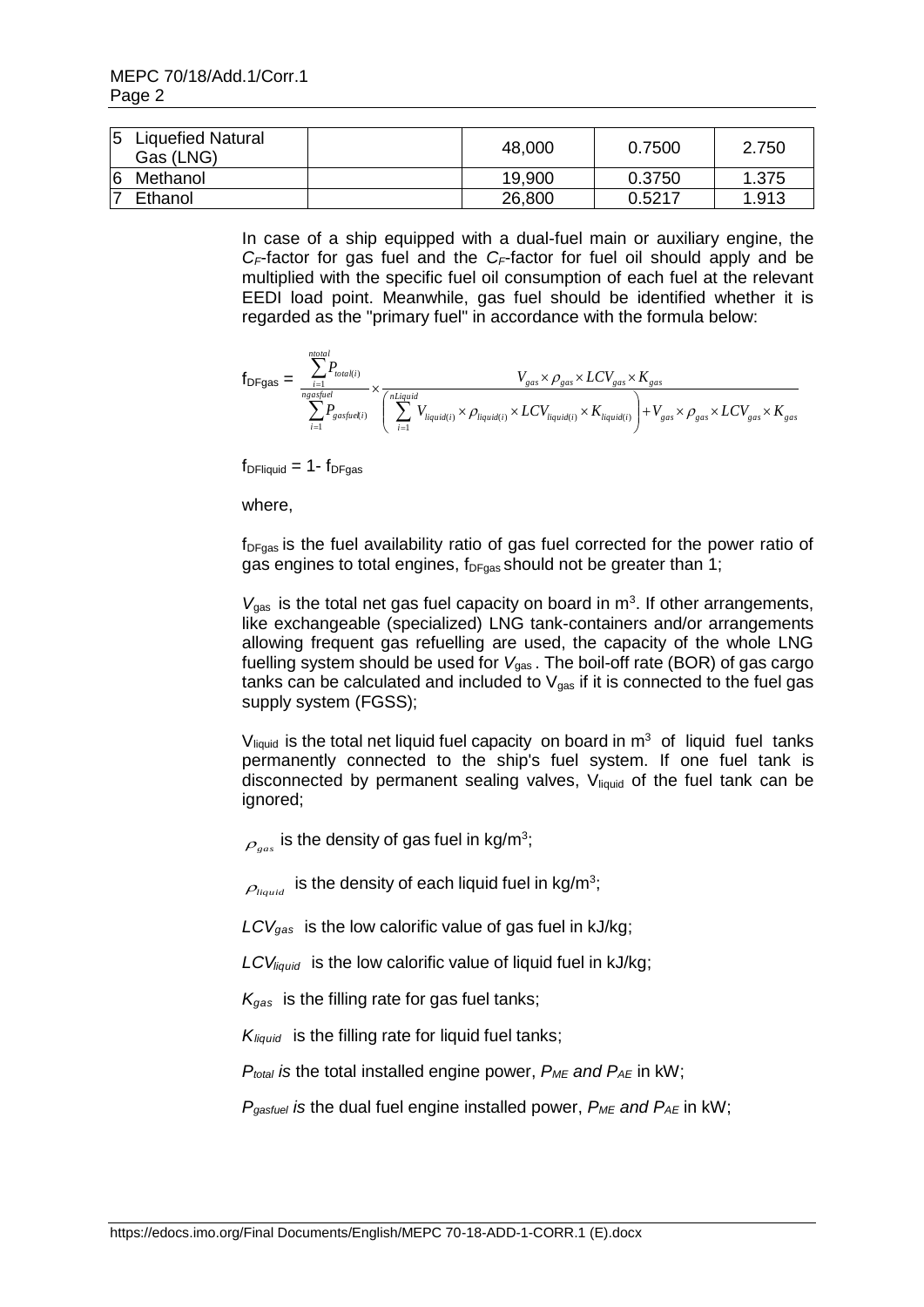- .1 If the total gas fuel capacity is at least 50% of the fuel capacity dedicated to the dual fuel engines, namely  $f_{DFgas} \ge 0.5$ , then gas fuel is regarded as the "Primary fuel," and  $f_{DFgas} = 1$  and  $f_{DF liquid} = 0$  for each dual fuel engine.
- .2 If  $f_{DFgas}$  < 0.5, gas fuel is not regarded as the "primary fuel." The  $C_F$ and SFC in the EEDI calculation for each dual fuel engine (both main and auxiliary engines) should be calculated as the weighted average of  $C_F$  and SFC for liquid and gas mode, according to  $f_{DFgas}$ and f<sub>DFliquid</sub>, such as the original item of  $P_{ME(i)} \cdot C_{FME(i)} \cdot SFC_{ME(i)}$  in the EEDI calculation is to be replaced by the formula below.

 $P_{ME(i)} \cdot (f_{DFgas(i)} \cdot (C_{FME\ pilot\ fuel(i)} \cdot SFC_{ME\ pilot\ fuel(i)} + C_{FME\ gas(i)} \cdot SFC_{ME\ gas(i)})$ + f<sub>DFliquid(i)</sub> C<sub>FME liquid(i)</sub> · SFC<sub>ME liquid(i)</sub> "

#### **Annex 10 Resolution MEPC.282(70) – 2016 Guidelines for the development of a Ship Energy Efficiency Management Plan (SEEMP)**

3 Appendix 3 in the annex to the resolution is replaced by the following: